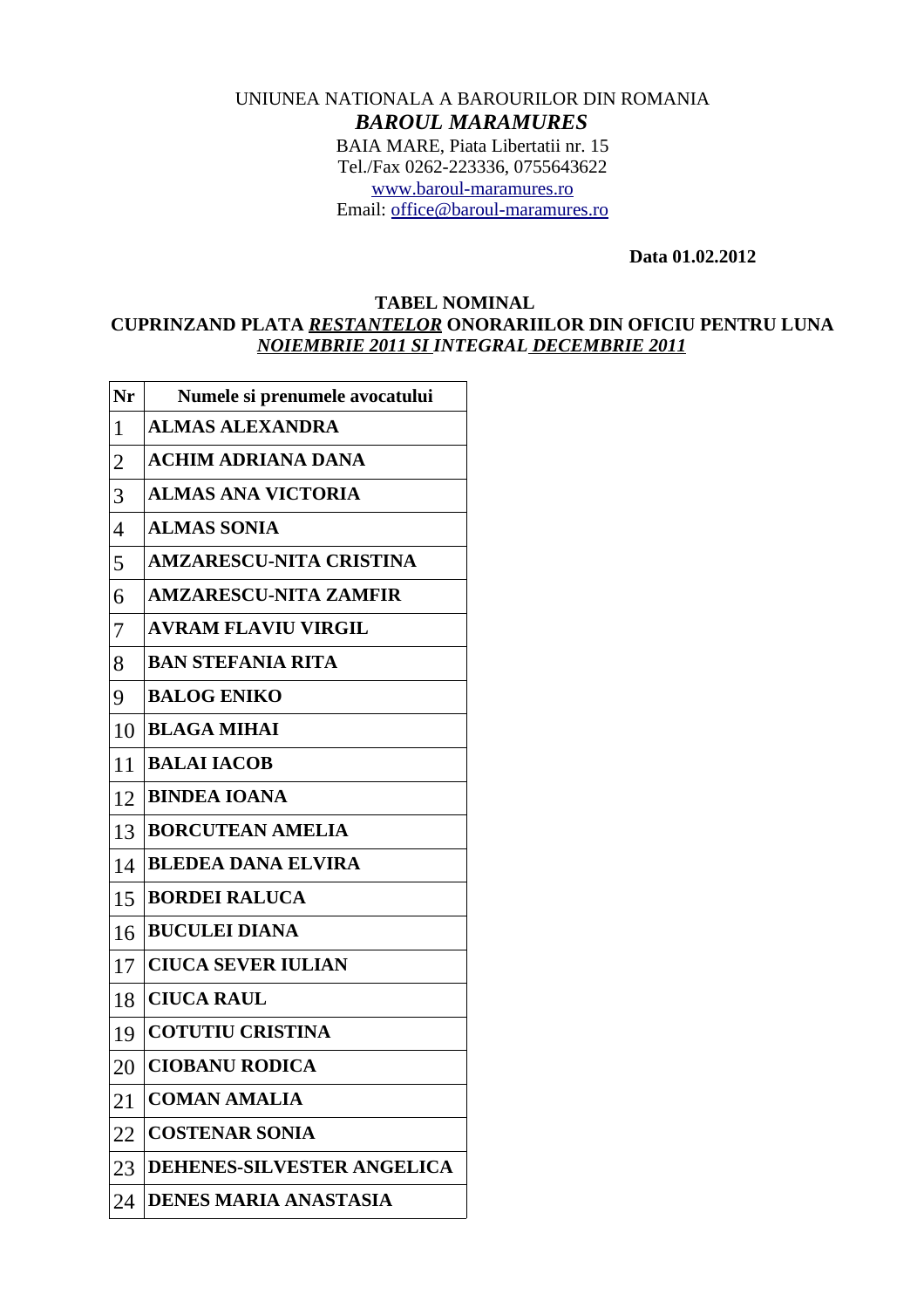| 25 | DRAGOMIR IULIANA ELENA        |
|----|-------------------------------|
| 26 | DINDILIGAN ROMAN ROXANA       |
| 27 | <b>ENE SOLOMCIUC DIANA</b>    |
| 28 | <b>FARCAS MADALINA</b>        |
| 29 | <b>GHIRAN CLAUDIA</b>         |
| 30 | <b>GIURGIU ADRIAN</b>         |
| 31 | <b>GIURGIU LIANA</b>          |
| 32 | <b>GORON ANAMARIA</b>         |
| 33 | <b>ILEA DELIA</b>             |
| 34 | <b>IACOB DIANA</b>            |
| 35 | <b>ILUTI ALINA</b>            |
| 36 | <b>IUSCO VIORICA</b>          |
| 37 | <b>INDRE LIVIU</b>            |
| 38 | <b>LADANYI HORGOS ANDREEA</b> |
| 39 | <b>LEONTE CORNELIA</b>        |
| 40 | <b>LIBOTEAN IONELA</b>        |
| 41 | <b>LUPSE MARINELA</b>         |
| 42 | <b>MARIS ALEXANDRA</b>        |
| 43 | <b>MAROZSAN RALUCA</b>        |
| 44 | <b>MIHALCA DELIA</b>          |
| 45 | MIHALI ANISOARA               |
| 46 | <b>MOTOC ANDRADA</b>          |
| 47 | <b>OANA LAURA IOANA</b>       |
| 48 | <b>OLAR IULIA</b>             |
| 49 | ONA (Buzgau) DANA MARIA       |
| 50 | ONITA IVASCU ADRIAN           |
| 51 | PETRAN MANUELA                |
| 52 | <b>POP PETRE</b>              |
| 53 | <b>POPESCU OVIDIU NICOLAE</b> |
| 54 | <b>RADU CRISTIAN</b>          |
| 55 | <b>RADU VALENTIN</b>          |
| 56 | <b>RADU EMIL OVIDIU</b>       |
| 57 | <b>RATIU SIMONA</b>           |